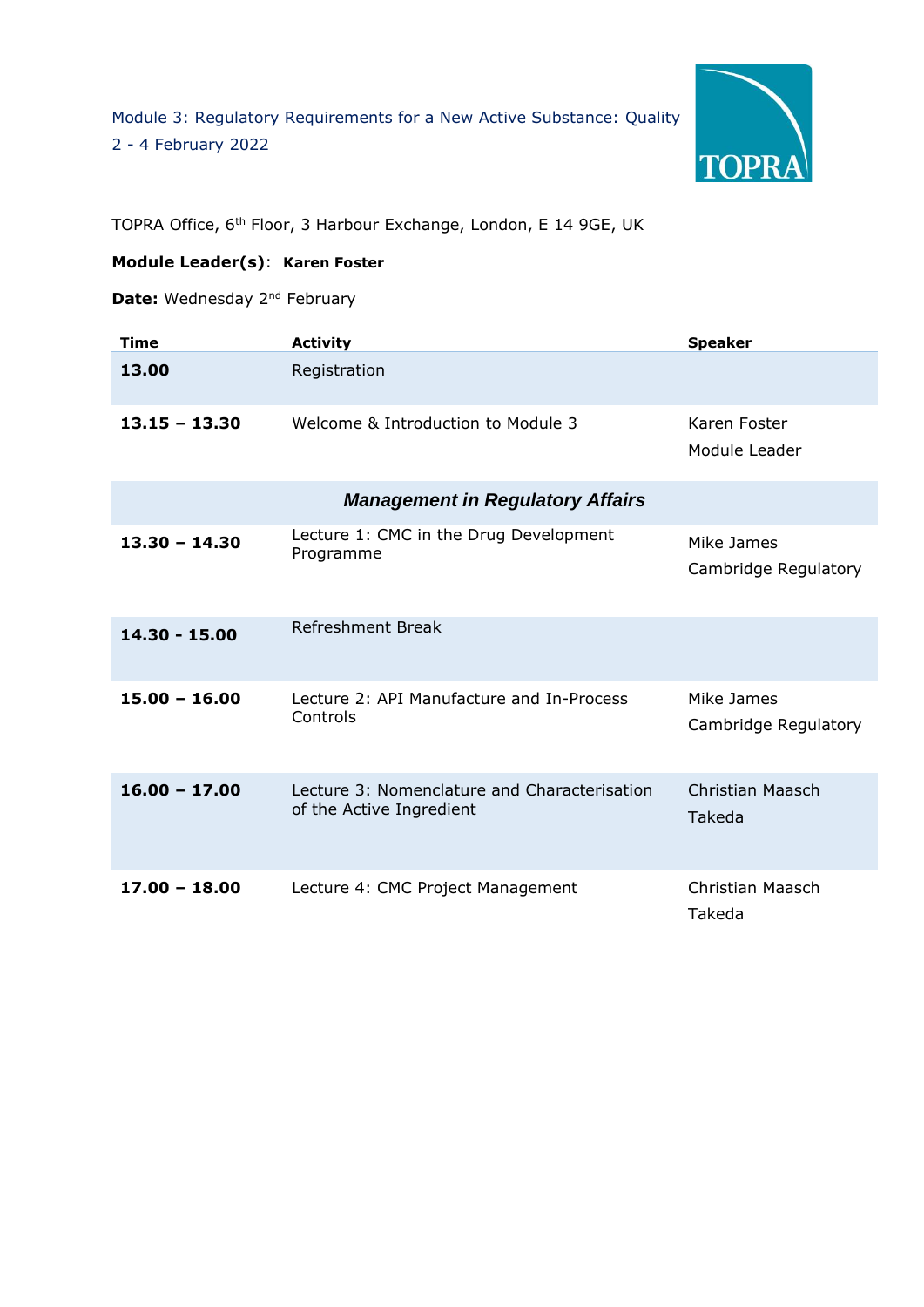

## **Date:** Thursday 3<sup>rd</sup> February

| <b>Time</b>     | <b>Activity</b>                                                                 | <b>Speaker</b>                      |
|-----------------|---------------------------------------------------------------------------------|-------------------------------------|
| $09.00 - 10.00$ | Lecture 5: Analytical Methods and<br>Validation                                 | George Vine<br>P&G Personal Health  |
| $10.00 - 10.30$ | Refreshment Break                                                               |                                     |
| $10.30 - 11.30$ | Lecture 6: Developing Specifications<br>for the Active Ingredient               | Karen Foster<br>P&G Personal Health |
| $11.30 - 12.30$ | Lecture 7: Pharmaceutical<br>Development and Manufacture of the<br>Drug Product | <b>Tahir Nazir</b><br>AstraZeneca   |
| $12.30 - 13.30$ | <b>LUNCH</b>                                                                    |                                     |
| $13.30 - 15.00$ | Case Study 1 with discussions and<br>presentations                              |                                     |
| $15.30 - 16.00$ | Refreshment Break                                                               |                                     |
| $16.00 - 17.00$ | Lecture 8: Stability of the Drug<br>product                                     | <b>Tahir Nazir</b><br>AstraZeneca   |